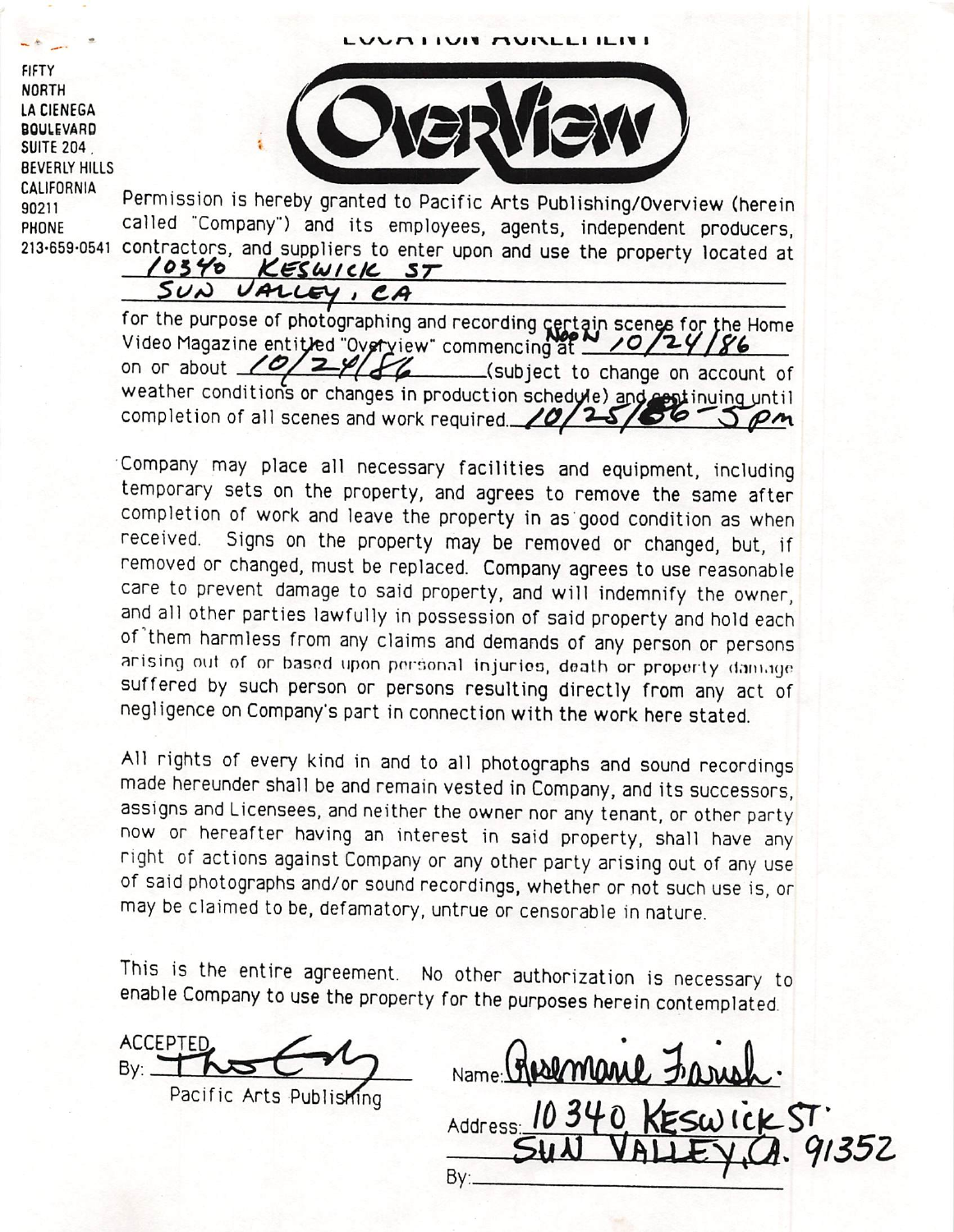

## RELEASE

I HEREBY GRANT NESMITH ENTERPRISES/OVERVIEW THE RIGHT TO PHOTOGRAPH, FILM AND VIDEOTAPE ME AND USE MY LIKENESS IN CONNECTION WITH THE EXHIBITION OF OVERVIEW Muzso America IN ANY AND ALL MEDIA WORLDWIDE. I HEREBY CERTIFY AND REPRESENT THAT I HAVE READ THE FOREGOING AND FULLY UNDERSTAND THE MEANING AND THE EFFECT THEREOF.

DATED: October 24, 1986.

NAME: ROSEMARIE FARISH SIGNATURE:

f I f 1 Y north LA CIENEGA B 0 U t E V A R B S U I T E 2 0 4 BEVERLY H I L L S C A 9 0 2 1 1 2 1 3 6 S 90 S 4 1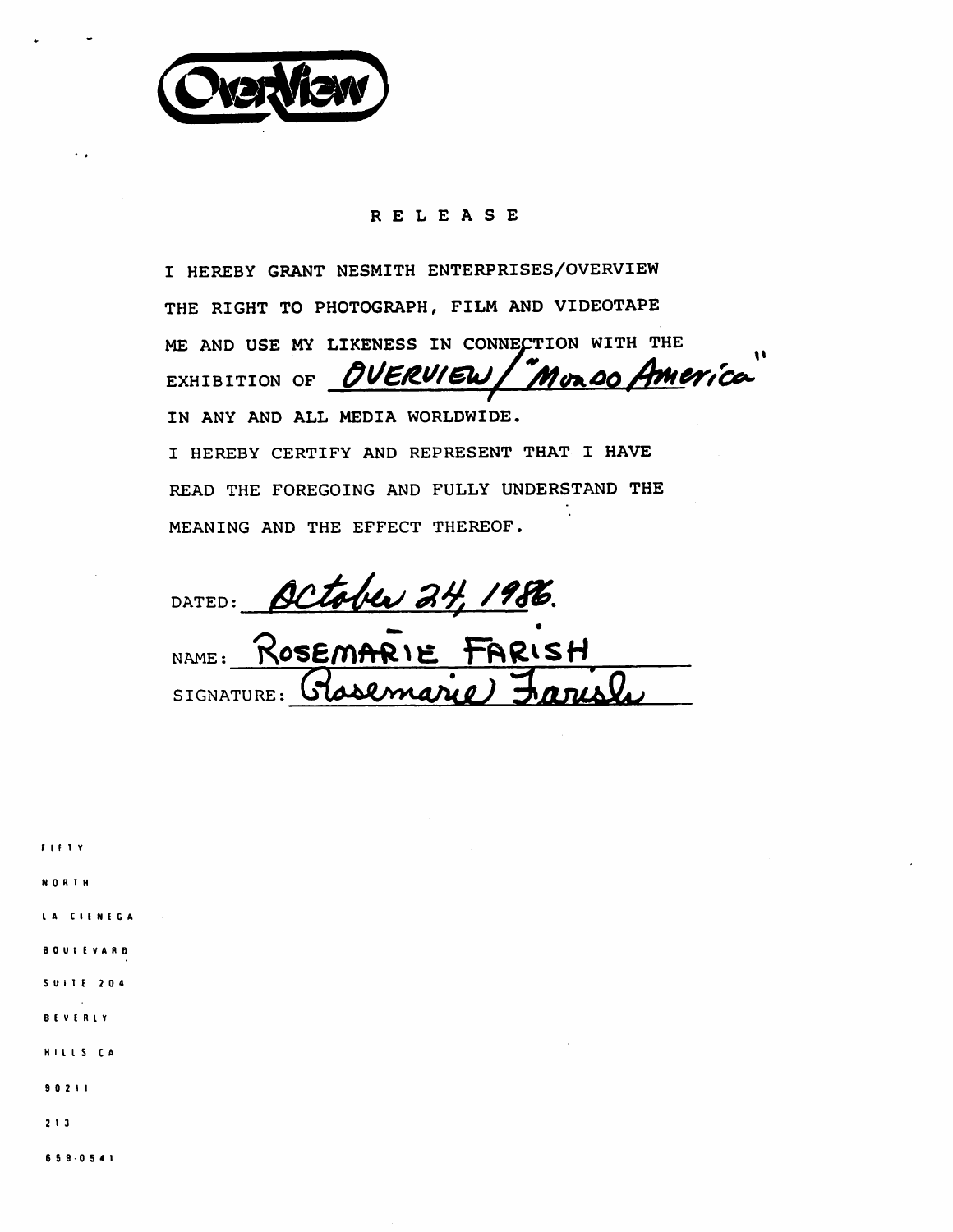

 $\bullet$ 

## RELEASE

I HEREBY GRANT NESMITH ENTERPRISES/OVERVIEW THE RIGHT TO PHOTOGRAPH, FILM AND VIDEOTAPE ME AND USE MY LIKENESS IN CONNECTION WITH THE EXHIBITION OF WEDVIEW / MMD. America IN ANY AND ALL MEDIA WORLDWIDE. I HEREBY CERTIFY AND REPRESENT THAT I HAVE READ THE FOREGOING AND FULLY UNDERSTAND THE MEANING AND THE EFFECT THEREOF.

DATED:  $10/25/86$ 

NAME; SIGNATURE;

( I ( 1 Y NORTH LA CIENEGA BOUIEVARB S U I T E 2 0 4 BEVERLY H I L I S C A 9 0 2 11 2 1 3 6 S 9 0 S 4 1